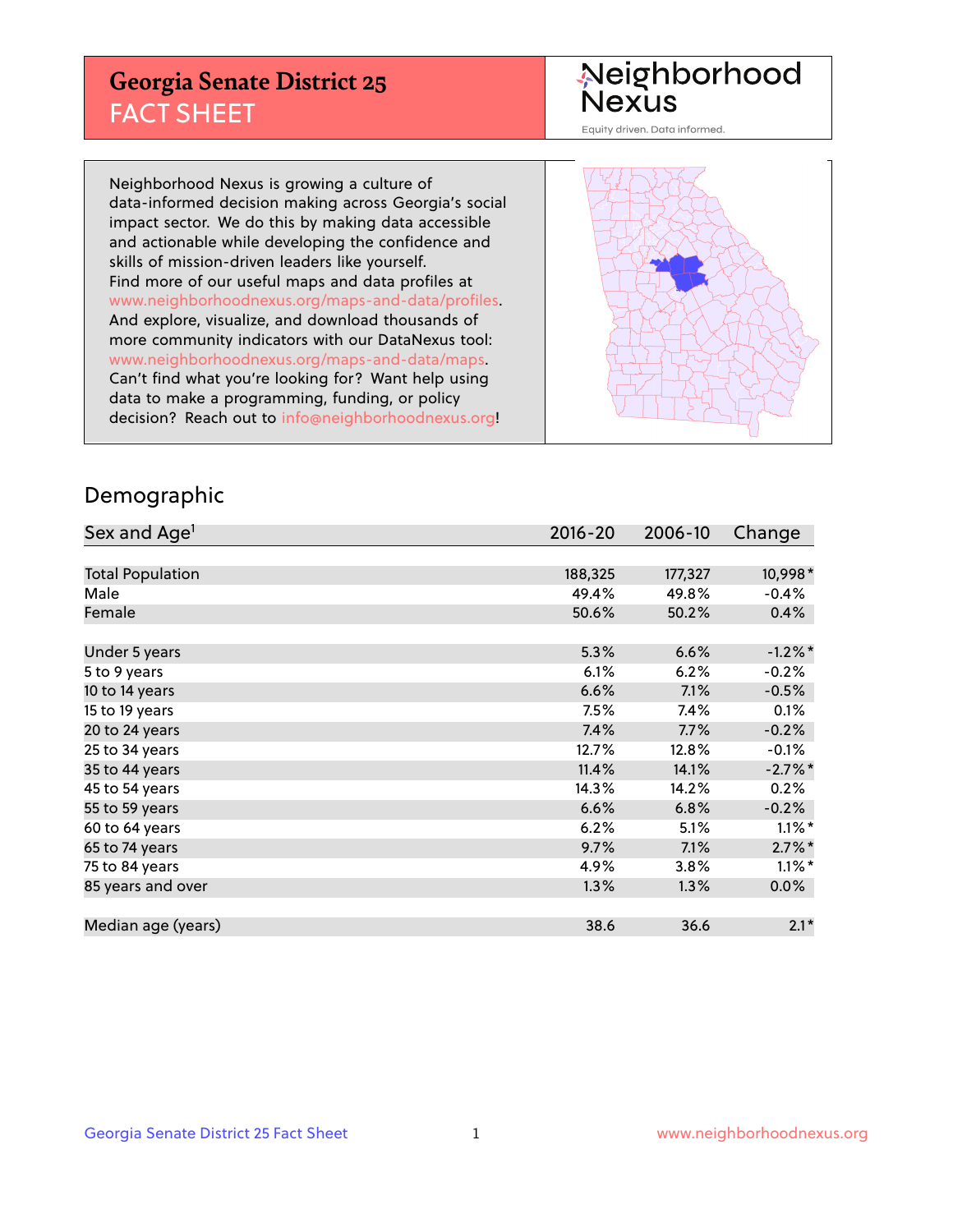## Demographic, continued...

| Race <sup>2</sup>                                            | $2016 - 20$ | 2006-10 | Change     |
|--------------------------------------------------------------|-------------|---------|------------|
| <b>Total population</b>                                      | 188,325     | 177,327 | 10,998*    |
| One race                                                     | 97.3%       | 99.2%   | $-1.9%$ *  |
| White                                                        | 62.2%       | 66.8%   | $-4.6\%$ * |
| <b>Black or African American</b>                             | 32.9%       | 30.4%   | $2.4\%$ *  |
| American Indian and Alaska Native                            | 0.1%        | 0.2%    | $-0.1%$    |
| Asian                                                        | 1.0%        | 0.9%    | 0.1%       |
| Native Hawaiian and Other Pacific Islander                   | 0.0%        | 0.0%    | 0.0%       |
| Some other race                                              | 1.1%        | 0.9%    | 0.2%       |
| Two or more races                                            | 2.7%        | 0.8%    | $1.9\%$ *  |
| Race alone or in combination with other race(s) <sup>3</sup> | $2016 - 20$ | 2006-10 | Change     |
|                                                              |             |         |            |
| Total population                                             | 188,325     | 177,327 | 10,998*    |
| White                                                        | 64.3%       | 67.4%   | $-3.1\%$ * |
| <b>Black or African American</b>                             | 34.6%       | 30.9%   | $3.7\%$ *  |
| American Indian and Alaska Native                            | 0.8%        | 0.4%    | 0.4%       |
| Asian                                                        | 1.5%        | 1.1%    | 0.4%       |
| Native Hawaiian and Other Pacific Islander                   | 0.1%        | 0.0%    | 0.1%       |
| Some other race                                              | 1.7%        | 1.0%    | $0.7\%$ *  |
|                                                              |             |         |            |
| Hispanic or Latino and Race <sup>4</sup>                     | $2016 - 20$ | 2006-10 | Change     |
| Total population                                             | 188,325     | 177,327 | 10,998*    |
| Hispanic or Latino (of any race)                             | 4.2%        | 3.1%    | $1.1\%$ *  |
| Not Hispanic or Latino                                       | 95.8%       | 96.9%   | $-1.1\%$ * |
| White alone                                                  | 59.8%       | 64.7%   | $-5.0\%$ * |
| Black or African American alone                              | 32.6%       | 30.3%   | $2.3\%$ *  |
| American Indian and Alaska Native alone                      | 0.1%        | 0.2%    | $-0.1%$    |
| Asian alone                                                  | 1.0%        | 0.9%    | 0.1%       |
| Native Hawaiian and Other Pacific Islander alone             | 0.0%        | 0.0%    | 0.0%       |
| Some other race alone                                        | 0.1%        | 0.1%    | 0.0%       |
| Two or more races                                            | 2.2%        | 0.7%    | $1.5%$ *   |
|                                                              |             |         |            |
| U.S. Citizenship Status <sup>5</sup>                         | $2016 - 20$ | 2006-10 | Change     |
| Foreign-born population                                      | 5,590       | 5,938   | $-348$     |
| Naturalized U.S. citizen                                     | 47.7%       | 42.7%   | 5.0%       |
| Not a U.S. citizen                                           |             |         |            |
|                                                              | 52.3%       | 57.3%   | $-5.0%$    |
| Citizen, Voting Age Population <sup>6</sup>                  | $2016 - 20$ | 2006-10 | Change     |
|                                                              |             |         |            |
| Citizen, 18 and over population                              | 144,232     | 131,464 | 12,768*    |
| Male                                                         | 49.1%       | 49.6%   | $-0.5%$    |
| Female                                                       | 50.9%       | 50.4%   | 0.5%       |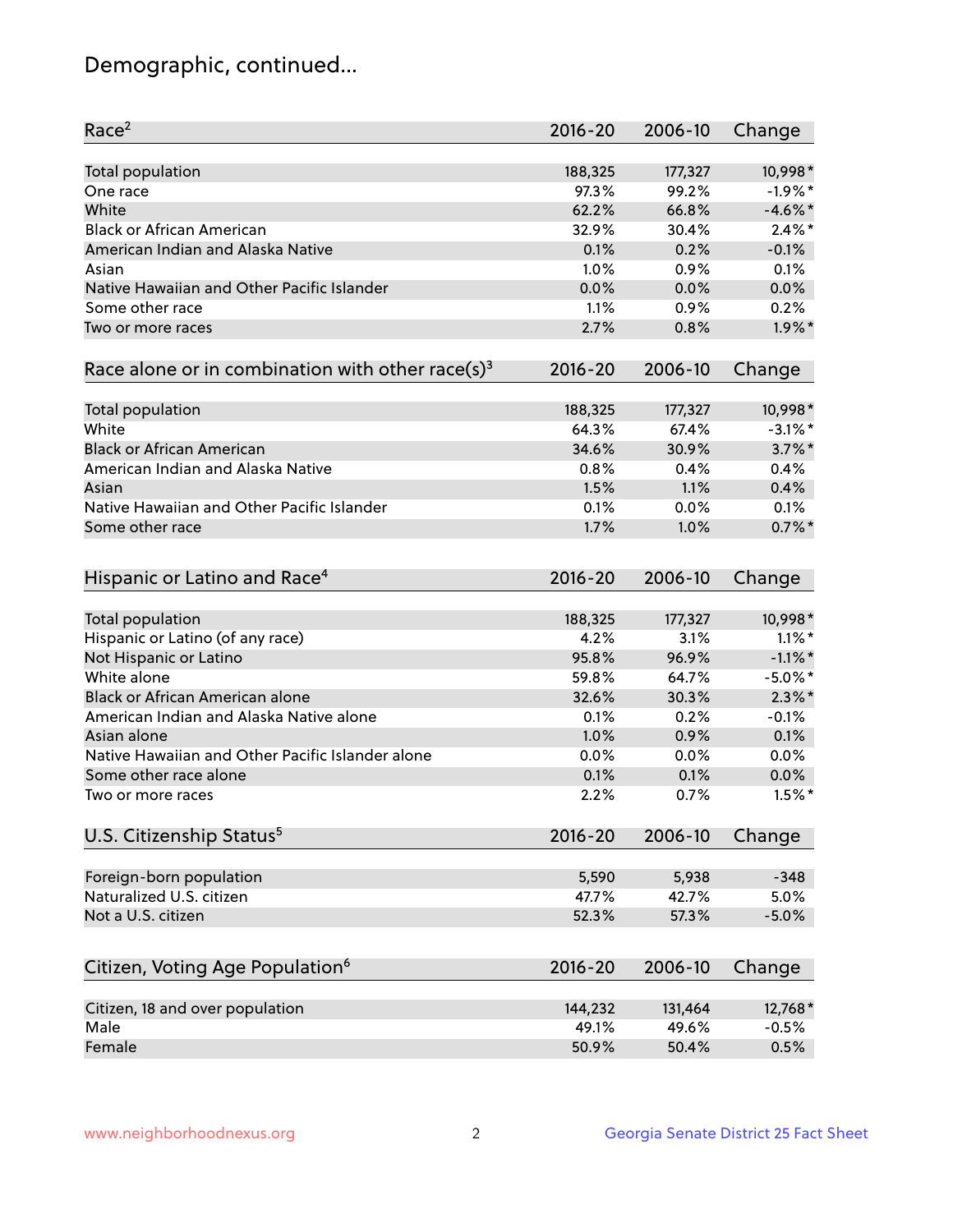#### Economic

| Income <sup>7</sup>                                    | 2016-20        | 2006-10        | Change                 |
|--------------------------------------------------------|----------------|----------------|------------------------|
|                                                        |                |                |                        |
| All households<br>Less than \$10,000                   | 69,715<br>7.2% | 63,099<br>8.8% | $6,616*$<br>$-1.6%$ *  |
| \$10,000 to \$14,999                                   | 4.8%           | 5.7%           |                        |
|                                                        | 9.4%           | 12.2%          | $-0.9%$<br>$-2.7%$ *   |
| \$15,000 to \$24,999                                   | 10.0%          | 10.5%          | $-0.5%$                |
| \$25,000 to \$34,999                                   | 14.3%          | 15.3%          | $-1.0%$                |
| \$35,000 to \$49,999                                   | 18.5%          | 20.4%          | $-1.9%$ *              |
| \$50,000 to \$74,999                                   | 13.8%          | 11.5%          | $2.2\%$ *              |
| \$75,000 to \$99,999                                   | 14.2%          | 11.0%          |                        |
| \$100,000 to \$149,999                                 | 4.6%           | 2.7%           | $3.2\%$ *<br>$1.9\%$ * |
| \$150,000 to \$199,999                                 | 3.2%           | 2.0%           | $1.2\%$ *              |
| \$200,000 or more<br>Median household income (dollars) | 55,612         | 47,085         | 8,526*                 |
|                                                        |                |                |                        |
| Mean household income (dollars)                        | 73,073         | 59,149         | 13,923*                |
| With earnings                                          | 73.5%          | 77.8%          | $-4.3\%$ *             |
| Mean earnings (dollars)                                | 74,431         | 59,113         | 15,317*                |
| <b>With Social Security</b>                            | 35.3%          | 30.1%          | $5.3\%$ *              |
| Mean Social Security income (dollars)                  | 20,298         | 15,208         | 5,090*                 |
| With retirement income                                 | 24.4%          | 20.8%          | $3.7\%$ *              |
| Mean retirement income (dollars)                       | 26,176         | 23,327         | 2,850*                 |
| With Supplemental Security Income                      | 7.4%           | 4.3%           | $3.0\%$ *              |
| Mean Supplemental Security Income (dollars)            | 9,686          | 7,711          | 1,975*                 |
| With cash public assistance income                     | 1.7%           | 1.3%           | 0.4%                   |
| Mean cash public assistance income (dollars)           | 230            | 2,158          | $-1,929*$              |
| With Food Stamp/SNAP benefits in the past 12 months    | 12.6%          | 10.5%          | $2.0\%$ *              |
| Families                                               | 48,001         | 44,709         | $3,292*$               |
| Less than \$10,000                                     | 4.4%           | 4.7%           | $-0.3%$                |
| \$10,000 to \$14,999                                   | 3.3%           | 3.2%           | 0.1%                   |
| \$15,000 to \$24,999                                   | 7.4%           | 10.3%          | $-2.9\%$ *             |
| \$25,000 to \$34,999                                   | 9.2%           | 9.3%           | $-0.0\%$               |
| \$35,000 to \$49,999                                   | 12.4%          | 15.9%          | $-3.4\%$ *             |
| \$50,000 to \$74,999                                   | 19.5%          | 22.6%          | $-3.0\%$ *             |
| \$75,000 to \$99,999                                   | 16.8%          | 14.8%          | $2.0\%$ *              |
| \$100,000 to \$149,999                                 | 17.4%          | 13.7%          | $3.7\%$ *              |
| \$150,000 to \$199,999                                 | 5.7%           | 3.3%           | $2.5\%$ *              |
| \$200,000 or more                                      | 3.9%           | 2.4%           | $1.5%$ *               |
| Median family income (dollars)                         | 67,422         | 56,921         | 10,500*                |
| Mean family income (dollars)                           | 83,346         | 68,094         | 15,253*                |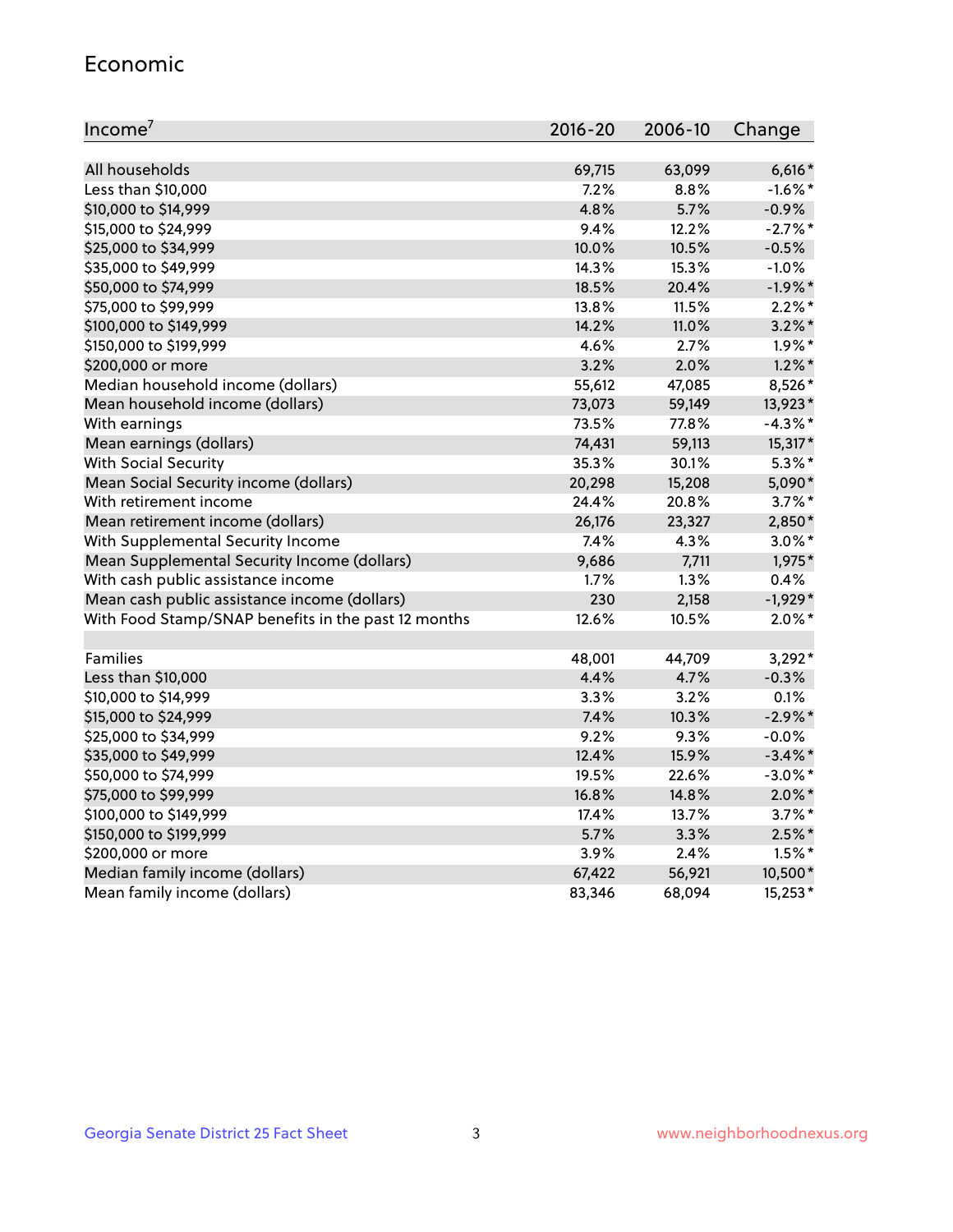## Economic, continued...

| Income, continued <sup>8</sup>                                        | $2016 - 20$ | 2006-10 | Change    |
|-----------------------------------------------------------------------|-------------|---------|-----------|
|                                                                       |             |         |           |
| Nonfamily households                                                  | 21,714      | 18,390  | $3,324*$  |
| Median nonfamily income (dollars)                                     | 32,827      | 25,038  | 7,789*    |
| Mean nonfamily income (dollars)                                       | 46,010      | 35,091  | 10,918*   |
| Median earnings for workers (dollars)                                 | 32,226      | 27,425  | 4,801*    |
| Median earnings for male full-time, year-round workers                | 47,718      | 41,459  | $6,259*$  |
| (dollars)                                                             |             |         |           |
| Median earnings for female full-time, year-round workers<br>(dollars) | 36,591      | 31,756  | 4,835*    |
| Per capita income (dollars)                                           | 27,837      | 21,735  | $6,102*$  |
|                                                                       |             |         |           |
| Families and People Below Poverty Level <sup>9</sup>                  | 2016-20     | 2006-10 | Change    |
|                                                                       |             |         |           |
| <b>All families</b>                                                   | 12.9%       | 10.7%   | $2.2\%$ * |
| With related children under 18 years                                  | 18.1%       | 16.2%   | 1.9%      |
| With related children under 5 years only                              | 25.3%       | 16.1%   | 9.2%      |
| Married couple families                                               | 5.5%        | 4.7%    | 0.8%      |
| With related children under 18 years                                  | 6.1%        | 6.2%    | $-0.1%$   |
| With related children under 5 years only                              | 3.8%        | 6.6%    | $-2.8%$   |
| Families with female householder, no husband present                  | 29.4%       | 30.4%   | $-1.0%$   |
| With related children under 18 years                                  | 37.3%       | 37.9%   | $-0.5%$   |
| With related children under 5 years only                              | 47.9%       | 42.6%   | 5.3%      |
| All people                                                            | 17.2%       | 15.4%   | $1.8\%$ * |
| Under 18 years                                                        | 22.1%       | 19.6%   | 2.5%      |
| Related children under 18 years                                       | 21.6%       | 19.3%   | 2.3%      |
| Related children under 5 years                                        | 30.0%       | 21.4%   | 8.6%      |
| Related children 5 to 17 years                                        | 18.9%       | 18.5%   | 0.4%      |
| 18 years and over                                                     | 15.8%       | 14.0%   | 1.8%      |
| 18 to 64 years                                                        | 17.2%       | 14.3%   | $2.9\%$ * |
| 65 years and over                                                     | 10.2%       | 12.4%   | $-2.2%$   |
| People in families                                                    | 13.8%       | 12.1%   | 1.8%      |
| Unrelated individuals 15 years and over                               | 32.9%       | 33.7%   | $-0.8%$   |
|                                                                       |             |         |           |
|                                                                       | 14.5%       |         |           |
| Non-Hispanic white people                                             |             | 10.9%   | $3.6\%$ * |
| Black or African-American people                                      | 22.8%       | 25.0%   | $-2.1%$   |
| Asian people                                                          | 7.7%        | 10.0%   | $-2.4%$   |
| Hispanic or Latino people                                             | 13.2%       | 19.6%   | $-6.4%$   |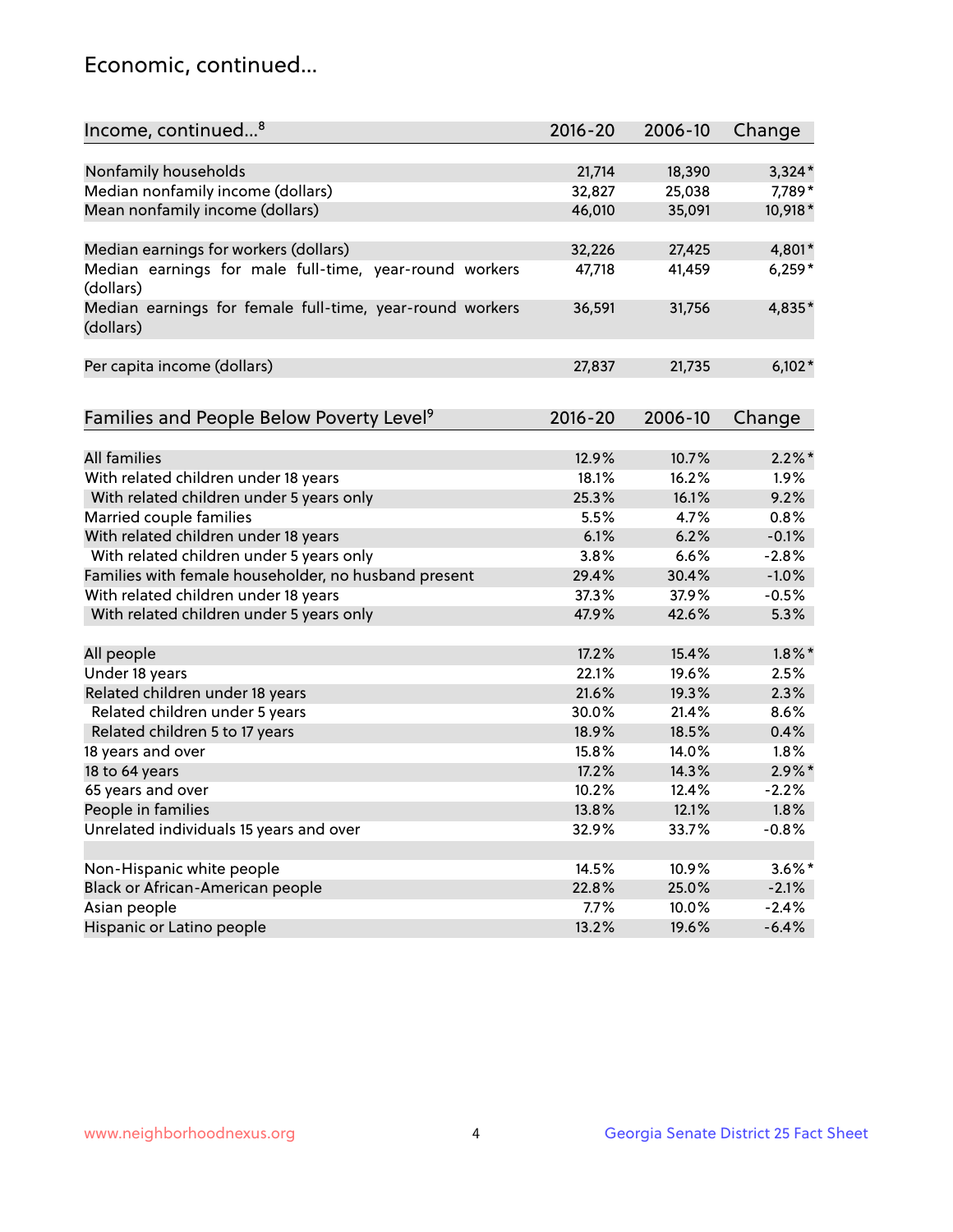## Employment

| Employment Status <sup>10</sup>                                                               | $2016 - 20$ | 2006-10 | Change     |
|-----------------------------------------------------------------------------------------------|-------------|---------|------------|
|                                                                                               |             |         |            |
| Population 16 years and over                                                                  | 152,278     | 139,422 | 12,855*    |
| In labor force                                                                                | 56.8%       | 59.3%   | $-2.5%$ *  |
| Civilian labor force                                                                          | 56.6%       | 59.0%   | $-2.4\%$ * |
| Employed                                                                                      | 53.5%       | 54.2%   | $-0.7%$    |
| Unemployed                                                                                    | 3.0%        | 4.8%    | $-1.8%$    |
| <b>Armed Forces</b>                                                                           | 0.2%        | 0.3%    | $-0.1%$    |
| Not in labor force                                                                            | 43.2%       | 40.7%   | $2.5%$ *   |
| Civilian labor force                                                                          | 86,158      | 82,288  | 3,870*     |
| <b>Unemployment Rate</b>                                                                      | 5.4%        | 8.1%    | $-2.8%$    |
|                                                                                               |             |         |            |
| Females 16 years and over                                                                     | 77,448      | 70,003  | 7,445*     |
| In labor force                                                                                | 54.4%       | 57.1%   | $-2.7%$    |
| Civilian labor force                                                                          | 54.4%       | 57.0%   | $-2.6%$    |
| Employed                                                                                      | 51.9%       | 52.6%   | $-0.7%$    |
| Own children of the householder under 6 years                                                 | 11,273      | 12,763  | $-1,490*$  |
| All parents in family in labor force                                                          | 73.7%       | 68.6%   | 5.1%       |
|                                                                                               |             |         |            |
| Own children of the householder 6 to 17 years                                                 | 26,867      | 26,658  | 209        |
| All parents in family in labor force                                                          | 74.5%       | 77.0%   | $-2.5%$    |
|                                                                                               |             |         |            |
| Industry <sup>11</sup>                                                                        | $2016 - 20$ | 2006-10 | Change     |
|                                                                                               |             |         |            |
| Civilian employed population 16 years and over                                                | 81,534      | 75,586  | 5,948*     |
| Agriculture, forestry, fishing and hunting, and mining                                        | 1.7%        | 1.7%    | $0.0\%$    |
| Construction                                                                                  | 7.1%        | 8.7%    | $-1.7\%$ * |
| Manufacturing                                                                                 | 9.5%        | 10.9%   | $-1.4\%$ * |
| Wholesale trade                                                                               | 3.0%        | 2.9%    | 0.2%       |
| Retail trade                                                                                  | 12.6%       | 11.1%   | $1.5%$ *   |
| Transportation and warehousing, and utilities                                                 | 8.3%        | 8.6%    | $-0.3%$    |
| Information                                                                                   | 1.2%        | 1.7%    | $-0.5%$    |
| Finance and insurance, and real estate and rental and leasing                                 | 5.9%        | 6.0%    | $-0.1%$    |
| Professional, scientific, and management, and administrative<br>and waste management services | 8.1%        | 7.2%    | 0.9%       |
|                                                                                               |             |         |            |
| Educational services, and health care and social assistance                                   | 23.2%       | 22.1%   | 1.1%       |
| Arts, entertainment, and recreation, and accommodation and<br>food services                   | 8.0%        | 7.5%    | 0.5%       |
| Other services, except public administration                                                  | 4.3%        | 4.7%    | $-0.4%$    |
| Public administration                                                                         | 7.1%        | 6.9%    | 0.2%       |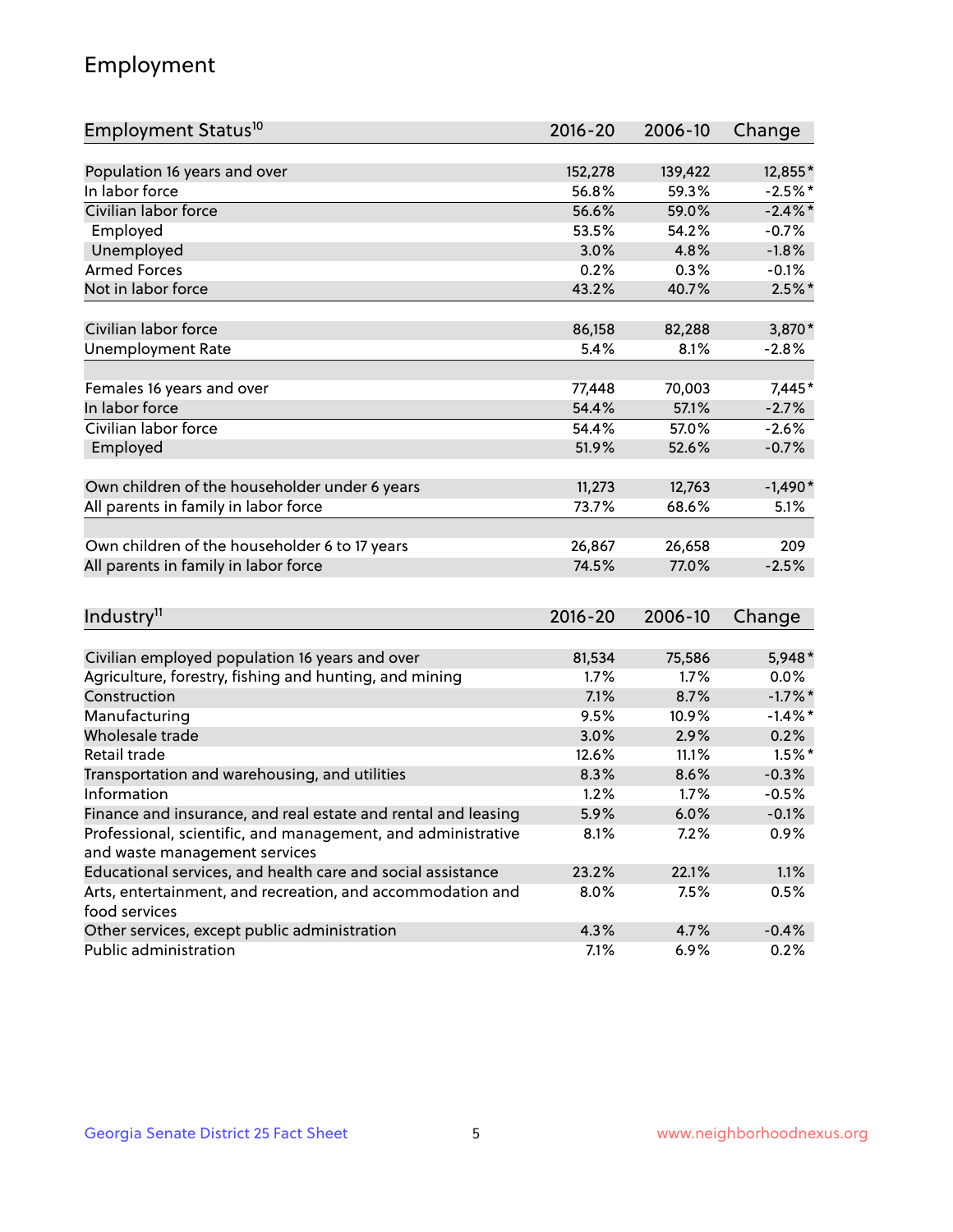## Employment, continued...

| Occupation <sup>12</sup>                                     | $2016 - 20$ | 2006-10 | Change     |
|--------------------------------------------------------------|-------------|---------|------------|
| Civilian employed population 16 years and over               | 81,534      | 75,586  | 5,948*     |
| Management, business, science, and arts occupations          | 32.5%       | 29.9%   | $2.6\%$ *  |
| Service occupations                                          | 16.3%       | 17.4%   | $-1.1%$    |
| Sales and office occupations                                 | 24.1%       | 25.2%   | $-1.1%$    |
| Natural<br>and<br>resources,<br>construction,<br>maintenance | 10.5%       | 12.8%   | $-2.3\%$ * |
| occupations                                                  |             |         |            |
| Production, transportation, and material moving occupations  | 16.7%       | 14.7%   | $2.0\%$ *  |
| Class of Worker <sup>13</sup>                                | $2016 - 20$ | 2006-10 | Change     |
|                                                              |             |         |            |
| Civilian employed population 16 years and over               | 81,534      | 75,586  | 5,948*     |
| Private wage and salary workers                              | 75.7%       | 75.1%   | 0.6%       |
| Government workers                                           | 19.7%       | 19.2%   | 0.5%       |
| Self-employed in own not incorporated business workers       | 4.4%        | 5.5%    | $-1.1\%$ * |
| <b>Unpaid family workers</b>                                 | 0.2%        | 0.2%    | $-0.0%$    |
| Job Flows <sup>14</sup>                                      | 2019        | 2010    | Change     |
|                                                              |             |         |            |
| Total Jobs in district                                       | 54,838      | 44,418  | 10,420     |
| Held by residents of district                                | 36.0%       | 42.0%   | $-6.0%$    |
| Held by non-residents of district                            | 64.0%       | 58.0%   | 6.0%       |
| Jobs by Industry Sector <sup>15</sup>                        | 2019        | 2010    | Change     |
|                                                              |             |         |            |
| Total Jobs in district                                       | 54,838      | 44,418  | 10,420     |
| Goods Producing sectors                                      | 12.7%       | 12.4%   | 0.3%       |
| Trade, Transportation, and Utilities sectors                 | 28.2%       | 24.1%   | 4.1%       |
| All Other Services sectors                                   | 59.1%       | 63.5%   | $-4.4%$    |
| Total Jobs in district held by district residents            | 19,720      | 18,637  | 1,083      |
|                                                              |             |         |            |
| <b>Goods Producing sectors</b>                               | 15.8%       | 13.8%   | 2.0%       |
| Trade, Transportation, and Utilities sectors                 | 15.6%       | 15.1%   | 0.5%       |
| All Other Services sectors                                   | 68.6%       | 71.2%   | $-2.6%$    |
| Jobs by Earnings <sup>16</sup>                               | 2019        | 2010    | Change     |
|                                                              |             |         |            |
| Total Jobs in district                                       | 54,838      | 44,418  | 10,420     |
| Jobs with earnings \$1250/month or less                      | 27.7%       | 32.4%   | $-4.8%$    |
| Jobs with earnings \$1251/month to \$3333/month              | 40.7%       | 44.3%   | $-3.6%$    |
| Jobs with earnings greater than \$3333/month                 | 31.6%       | 23.2%   | 8.4%       |
|                                                              |             |         |            |
| Total Jobs in district held by district residents            | 19,720      | 18,637  | 1,083      |
| Jobs with earnings \$1250/month or less                      | 27.6%       | 32.6%   | $-5.0%$    |
| Jobs with earnings \$1251/month to \$3333/month              | 41.2%       | 44.1%   | $-2.9%$    |
| Jobs with earnings greater than \$3333/month                 | 31.2%       | 23.3%   | 7.9%       |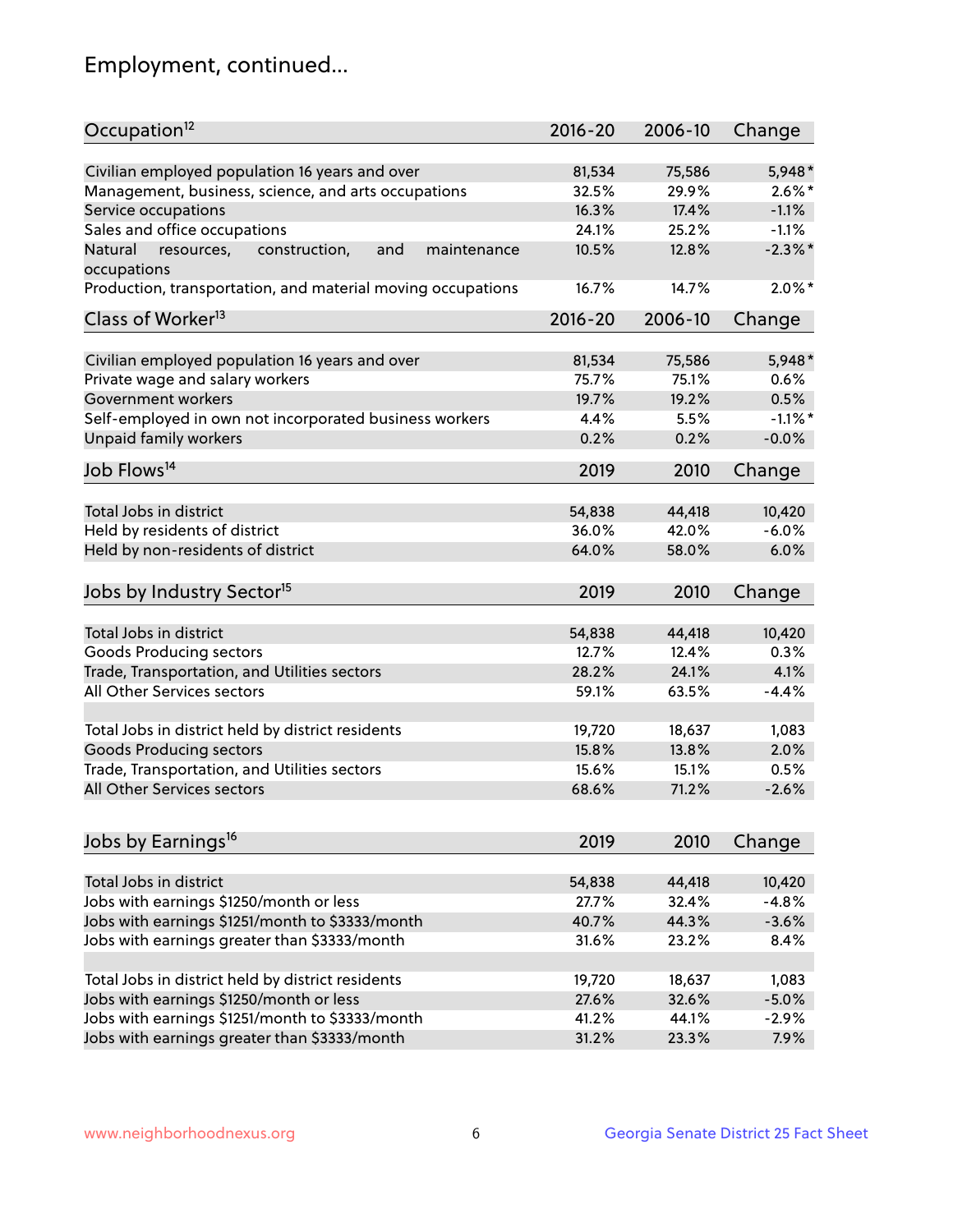## Employment, continued...

| Jobs by Age of Worker <sup>17</sup>               | 2019   | 2010   | Change  |
|---------------------------------------------------|--------|--------|---------|
|                                                   |        |        |         |
| Total Jobs in district                            | 54,838 | 44,418 | 10,420  |
| Jobs with workers age 29 or younger               | 24.4%  | 24.0%  | 0.4%    |
| Jobs with workers age 30 to 54                    | 53.6%  | 58.0%  | $-4.4%$ |
| Jobs with workers age 55 or older                 | 22.0%  | 17.9%  | 4.1%    |
|                                                   |        |        |         |
| Total Jobs in district held by district residents | 19,720 | 18,637 | 1,083   |
| Jobs with workers age 29 or younger               | 21.4%  | 21.3%  | 0.1%    |
| Jobs with workers age 30 to 54                    | 52.9%  | 58.2%  | $-5.3%$ |
| Jobs with workers age 55 or older                 | 25.7%  | 20.5%  | 5.2%    |

#### Education

| School Enrollment <sup>18</sup>                | $2016 - 20$ | 2006-10 | Change     |
|------------------------------------------------|-------------|---------|------------|
|                                                |             |         |            |
| Population 3 years and over enrolled in school | 46,702      | 47,057  | $-355$     |
| Nursery school, preschool                      | 5.9%        | 5.9%    | $0.0\%$    |
| Kindergarten                                   | 5.4%        | 4.7%    | 0.6%       |
| Elementary school (grades 1-8)                 | 41.2%       | 41.0%   | 0.2%       |
| High school (grades 9-12)                      | 22.0%       | 21.8%   | 0.2%       |
| College or graduate school                     | 25.5%       | 26.5%   | $-1.1%$    |
| Educational Attainment <sup>19</sup>           | $2016 - 20$ | 2006-10 | Change     |
|                                                |             |         |            |
| Population 25 years and over                   | 126,305     | 115,328 | 10,977*    |
| Less than 9th grade                            | 3.3%        | 5.4%    | $-2.1\%$ * |
| 9th to 12th grade, no diploma                  | 8.8%        | 12.7%   | $-4.0\%$ * |
| High school graduate (includes equivalency)    | 36.0%       | 36.8%   | $-0.8\%$   |
| Some college, no degree                        | 21.1%       | 19.7%   | $1.4\%$ *  |
| Associate's degree                             | 8.6%        | 6.8%    | $1.9\%$ *  |
| Bachelor's degree                              | 13.9%       | 11.7%   | $2.1\%$ *  |
| Graduate or professional degree                | 8.3%        | 6.9%    | $1.4\%$ *  |
|                                                |             |         |            |
| Percent high school graduate or higher         | 88.0%       | 81.9%   | $6.1\%$ *  |
| Percent bachelor's degree or higher            | 22.2%       | 18.7%   | $3.5\%$ *  |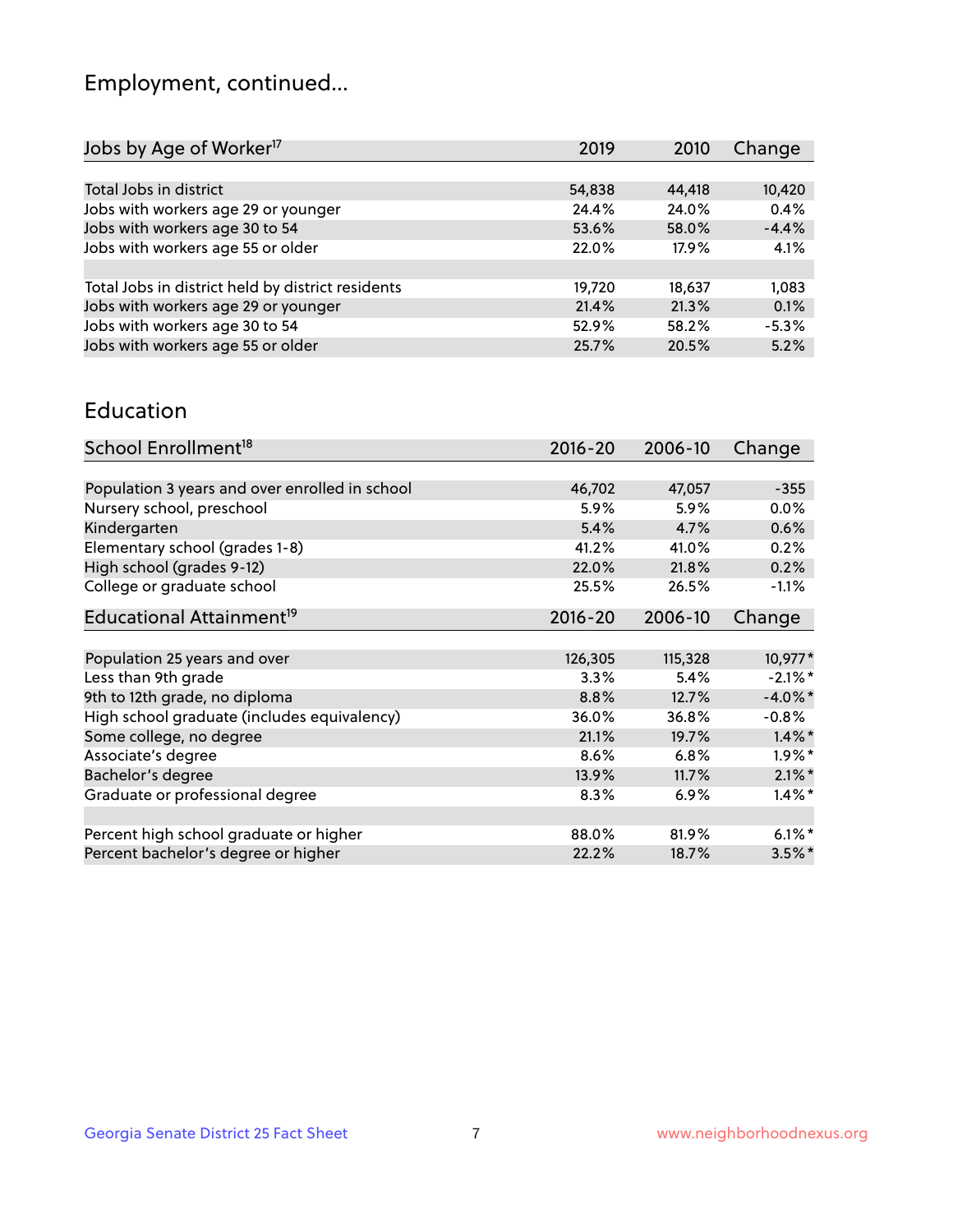## Housing

| Households by Type <sup>20</sup>                     | 2016-20       | 2006-10       | Change            |
|------------------------------------------------------|---------------|---------------|-------------------|
|                                                      |               |               |                   |
| <b>Total households</b>                              | 69,715        | 63,099        | $6,616*$          |
| Family households (families)                         | 68.9%         | 70.9%         | $-2.0\%$ *        |
| With own children under 18 years                     | 27.1%         | 29.5%         | $-2.4\%$ *        |
| Married-couple family                                | 48.3%         | 51.1%         | $-2.8\%$ *        |
| With own children of the householder under 18 years  | 17.0%         | 19.5%         | $-2.6\%$ *        |
| Male householder, no wife present, family            | 4.6%          | 4.9%          | $-0.3%$           |
| With own children of the householder under 18 years  | 2.0%          | 2.3%          | $-0.3%$           |
| Female householder, no husband present, family       | 15.9%         | 14.8%         | 1.1%              |
| With own children of the householder under 18 years  | 8.1%          | 7.6%          | 0.5%              |
| Nonfamily households                                 | 31.1%         | 29.1%         | $2.0\%$ *         |
| Householder living alone                             | 25.8%         | 24.1%         | 1.7%              |
| 65 years and over                                    | 10.7%         | 8.2%          | $2.5%$ *          |
|                                                      |               |               |                   |
| Households with one or more people under 18 years    | 31.7%         | 33.8%         | $-2.2%$ *         |
| Households with one or more people 65 years and over | 30.9%         | 24.2%         | $6.7%$ *          |
|                                                      |               |               |                   |
| Average household size                               | 2.58          | 2.66          | $-0.07*$          |
| Average family size                                  | 3.09          | 3.17          | $-0.08$           |
|                                                      |               |               |                   |
| Housing Occupancy <sup>21</sup>                      | 2016-20       | 2006-10       | Change            |
|                                                      |               |               |                   |
| Total housing units                                  | 82,710        | 77,191        | $5,519*$          |
| Occupied housing units                               | 84.3%         | 81.7%         | $2.5\%$ *         |
| Vacant housing units                                 | 15.7%         | 18.3%         | $-2.5%$ *         |
|                                                      |               |               |                   |
| Homeowner vacancy rate                               | 2.7           | 2.9           | $-0.3$            |
| Rental vacancy rate                                  | 4.9           | 9.2           | $-4.3$            |
|                                                      |               |               |                   |
| Units in Structure <sup>22</sup>                     | $2016 - 20$   | 2006-10       | Change            |
|                                                      |               |               |                   |
| Total housing units                                  | 82,710        | 77,191        | $5,519*$          |
| 1-unit, detached                                     | 69.1%         | 69.5%         | $-0.4%$           |
| 1-unit, attached                                     | 1.4%          | 1.9%          | $-0.4%$           |
| 2 units                                              | 2.6%          | 2.2%          | 0.4%              |
| 3 or 4 units                                         | 2.1%          | 2.1%          | $-0.0\%$          |
| 5 to 9 units                                         | 4.0%          | 2.7%          | $1.4\%$ *         |
| 10 to 19 units                                       | 1.7%          | 1.1%          | 0.5%              |
| 20 or more units                                     |               | 1.6%          | 1.0%              |
|                                                      |               |               |                   |
|                                                      | 2.6%          |               |                   |
| Mobile home<br>Boat, RV, van, etc.                   | 16.3%<br>0.1% | 18.9%<br>0.0% | $-2.5%$ *<br>0.1% |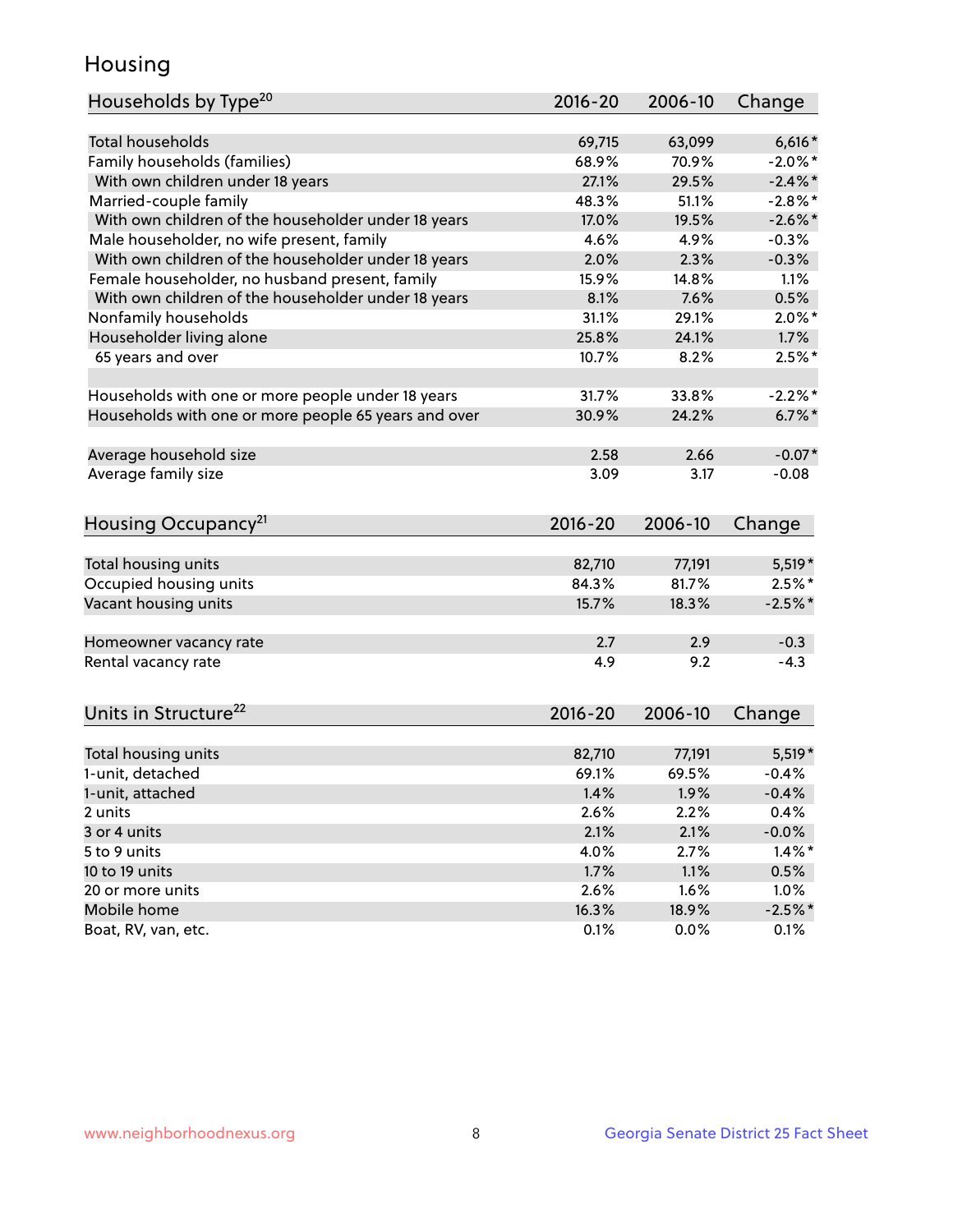## Housing, Continued...

| Year Structure Built <sup>23</sup>             | 2016-20     | 2006-10 | Change     |
|------------------------------------------------|-------------|---------|------------|
| Total housing units                            | 82,710      | 77,191  | 5,519*     |
| Built 2014 or later                            | 2.8%        | (X)     | (X)        |
| Built 2010 to 2013                             | 2.1%        | (X)     | (X)        |
| Built 2000 to 2009                             | 25.4%       | 18.5%   | $7.0\%$ *  |
| Built 1990 to 1999                             | 20.9%       | 23.2%   | $-2.3\%$ * |
| Built 1980 to 1989                             | 15.8%       | 18.5%   | $-2.7%$ *  |
| Built 1970 to 1979                             | 11.6%       | 15.3%   | $-3.7\%$ * |
| Built 1960 to 1969                             | 9.2%        | 10.3%   | $-1.1%$    |
| Built 1950 to 1959                             | 5.5%        | 6.0%    | $-0.6%$    |
| Built 1940 to 1949                             | 2.3%        | 2.2%    | 0.2%       |
| Built 1939 or earlier                          | 4.5%        | 6.0%    | $-1.5%$ *  |
| Housing Tenure <sup>24</sup>                   | $2016 - 20$ | 2006-10 | Change     |
|                                                |             |         |            |
| Occupied housing units                         | 69,715      | 63,099  | $6,616*$   |
| Owner-occupied                                 | 70.3%       | 73.1%   | $-2.8\%$ * |
| Renter-occupied                                | 29.7%       | 26.9%   | $2.8\%$ *  |
| Average household size of owner-occupied unit  | 2.59        | 2.66    | $-0.07*$   |
| Average household size of renter-occupied unit | 2.57        | 2.65    | $-0.08$    |
| Residence 1 Year Ago <sup>25</sup>             | 2016-20     | 2006-10 | Change     |
| Population 1 year and over                     | 186,178     | 174,891 | 11,286*    |
| Same house                                     | 86.6%       | 83.1%   | $3.5\%$ *  |
| Different house in the U.S.                    | 13.1%       | 16.7%   | $-3.6\%$ * |
| Same county                                    | 6.2%        | 8.0%    | $-1.8\%$ * |
| Different county                               | 7.0%        | 8.7%    | $-1.8\%$ * |
| Same state                                     | 5.7%        | 7.0%    | $-1.3\%$ * |
| Different state                                | 1.3%        | 1.7%    | $-0.5%$    |
| Abroad                                         | 0.3%        | 0.2%    | 0.1%       |
| Value of Housing Unit <sup>26</sup>            | 2016-20     | 2006-10 | Change     |
|                                                |             |         |            |
| Owner-occupied units                           | 49,025      | 46,128  | 2,897*     |
| Less than \$50,000                             | 11.1%       | 11.1%   | 0.1%       |
| \$50,000 to \$99,999                           | 16.7%       | 21.0%   | $-4.3\%$ * |
| \$100,000 to \$149,999                         | 19.7%       | 22.0%   | $-2.3\%$ * |
| \$150,000 to \$199,999                         | 21.7%       | 19.1%   | $2.6\%$ *  |
| \$200,000 to \$299,999                         | 16.7%       | 13.1%   | $3.5\%$ *  |
| \$300,000 to \$499,999                         | 11.0%       | 9.4%    | 1.5%       |
| \$500,000 to \$999,999                         | 2.5%        | 3.7%    | $-1.1%$    |
| \$1,000,000 or more                            | 0.7%        | 0.6%    | 0.0%       |
| Median (dollars)                               | 154,829     | 141,379 | 13,450*    |
| Mortgage Status <sup>27</sup>                  | 2016-20     | 2006-10 | Change     |
| Owner-occupied units                           | 49,025      | 46,128  | 2,897*     |
| Housing units with a mortgage                  | 59.2%       | 66.1%   | $-6.8\%$ * |
| Housing units without a mortgage               | 40.8%       | 33.9%   | $6.8\%$ *  |
|                                                |             |         |            |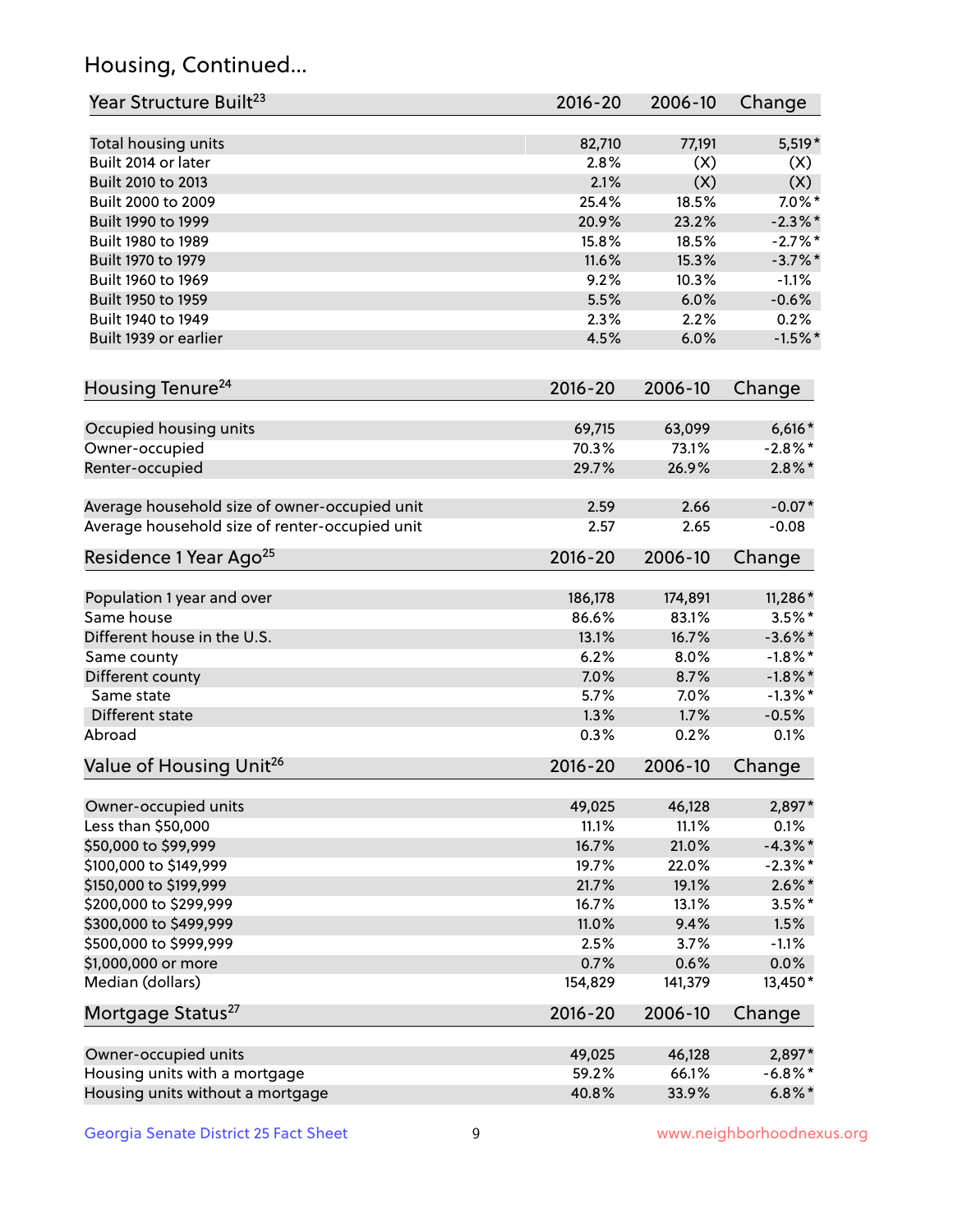## Housing, Continued...

| Selected Monthly Owner Costs <sup>28</sup>                                            | $2016 - 20$ | 2006-10 | Change      |
|---------------------------------------------------------------------------------------|-------------|---------|-------------|
| Housing units with a mortgage                                                         | 29,043      | 30,471  | $-1,428*$   |
| Less than \$300                                                                       | 0.1%        | 0.4%    | $-0.3%$     |
| \$300 to \$499                                                                        | 0.8%        | 1.9%    | $-1.0%$     |
| \$500 to \$999                                                                        | 25.5%       | 26.5%   | $-1.0%$     |
| \$1,000 to \$1,499                                                                    | 42.0%       | 39.8%   | 2.2%        |
| \$1,500 to \$1,999                                                                    | 18.0%       | 17.2%   | 0.8%        |
| \$2,000 to \$2,999                                                                    | 10.5%       | 11.0%   | $-0.5%$     |
| \$3,000 or more                                                                       | 3.0%        | 3.3%    | $-0.3%$     |
| Median (dollars)                                                                      | 1,279       | 1,241   | $38*$       |
|                                                                                       |             |         |             |
| Housing units without a mortgage                                                      | 19,982      | 15,657  | 4,325*      |
| Less than \$150                                                                       | 2.4%        | 3.2%    | $-0.8%$     |
| \$150 to \$249                                                                        | 7.8%        | 18.3%   | $-10.5\%$ * |
| \$250 to \$349                                                                        | 19.2%       | 25.8%   | $-6.5%$ *   |
| \$350 to \$499                                                                        | 36.4%       | 26.1%   | 10.3%*      |
| \$500 to \$699                                                                        | 23.4%       | 18.0%   | $5.5%$ *    |
| \$700 or more                                                                         | 10.7%       | 8.6%    | 2.1%        |
| Median (dollars)                                                                      | 433         | 363     | $70*$       |
| Selected Monthly Owner Costs as a Percentage of<br>Household Income <sup>29</sup>     | $2016 - 20$ | 2006-10 | Change      |
| Housing units with a mortgage (excluding units where<br>SMOCAPI cannot be computed)   | 28,845      | 30,293  | $-1,448$    |
| Less than 20.0 percent                                                                | 49.8%       | 36.7%   | 13.1%*      |
| 20.0 to 24.9 percent                                                                  | 15.3%       | 16.4%   | $-1.1%$     |
| 25.0 to 29.9 percent                                                                  | 9.2%        | 11.5%   | $-2.3\%$ *  |
| 30.0 to 34.9 percent                                                                  | 5.7%        | 8.5%    | $-2.7\%$ *  |
| 35.0 percent or more                                                                  | 20.0%       | 27.0%   | $-7.0\%$ *  |
| Not computed                                                                          | 199         | 178     | 20          |
| Housing unit without a mortgage (excluding units where<br>SMOCAPI cannot be computed) | 19,451      | 15,480  | 3,972*      |
| Less than 10.0 percent                                                                | 47.8%       | 41.7%   | 6.1%        |
| 10.0 to 14.9 percent                                                                  | 20.6%       | 21.7%   | $-1.1%$     |
| 15.0 to 19.9 percent                                                                  | 11.4%       | 11.6%   | $-0.2%$     |
| 20.0 to 24.9 percent                                                                  | 6.1%        | 6.4%    | $-0.2%$     |
| 25.0 to 29.9 percent                                                                  | 3.9%        | 5.0%    | $-1.1%$     |
| 30.0 to 34.9 percent                                                                  | 2.6%        | 3.0%    | $-0.4%$     |
| 35.0 percent or more                                                                  | 7.7%        | 10.7%   | $-3.0%$     |
| Not computed                                                                          | 531         | 177     | 353         |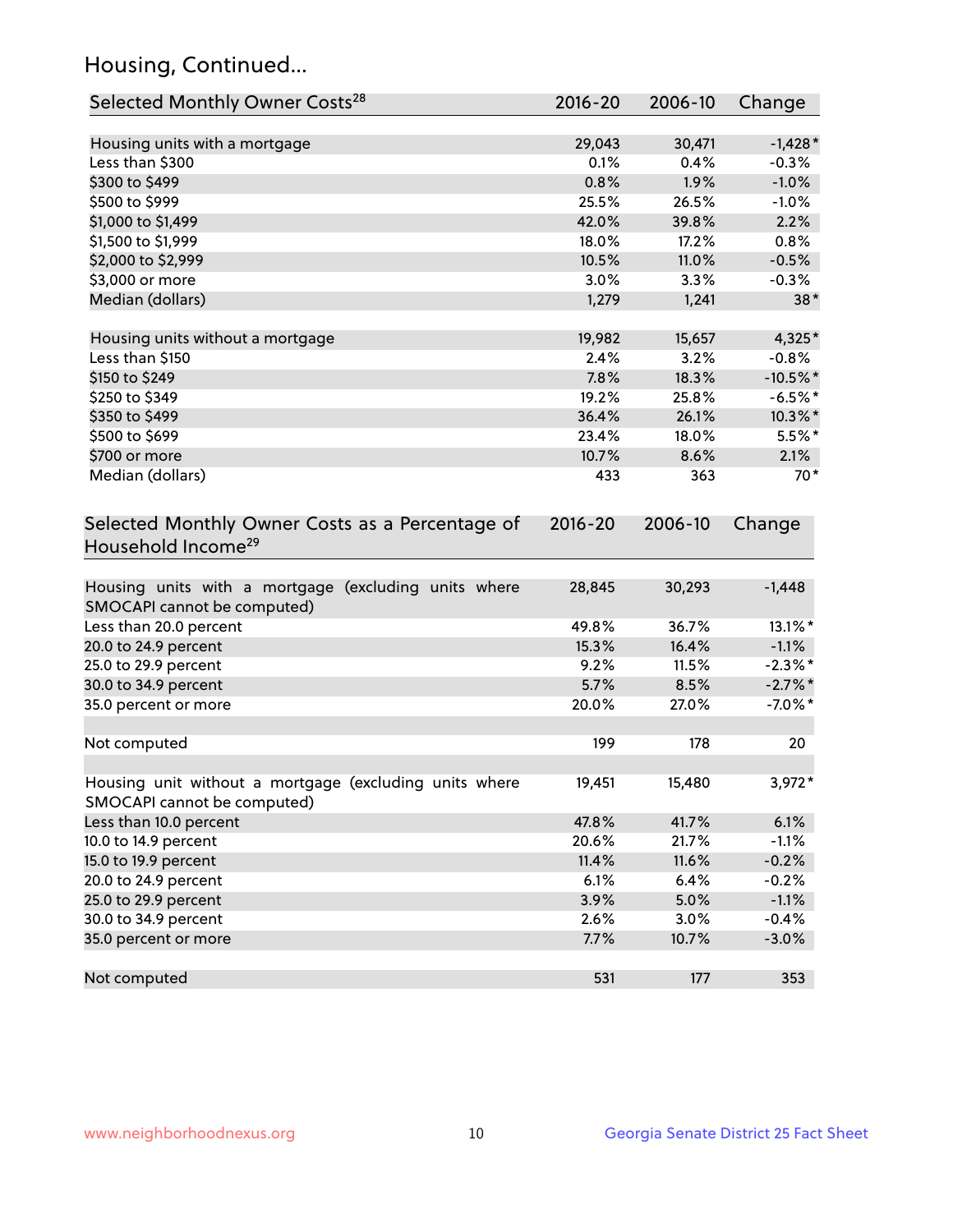## Housing, Continued...

| Gross Rent <sup>30</sup>                                                       | 2016-20     | 2006-10 | Change     |
|--------------------------------------------------------------------------------|-------------|---------|------------|
|                                                                                |             |         |            |
| Occupied units paying rent                                                     | 19,224      | 15,116  | $4,108*$   |
| Less than \$200                                                                | 1.5%        | 3.4%    | $-1.9%$    |
| \$200 to \$499                                                                 | 7.4%        | 16.5%   | $-9.1%$    |
| \$500 to \$749                                                                 | 31.8%       | 34.4%   | $-2.6%$    |
| \$750 to \$999                                                                 | 26.8%       | 27.9%   | $-1.0\%$   |
| \$1,000 to \$1,499                                                             | 24.2%       | 14.8%   | $9.4\%$ *  |
| \$1,500 to \$1,999                                                             | 7.4%        | $3.0\%$ | 4.4%       |
| \$2,000 or more                                                                | 0.9%        | 0.1%    | $0.8\%$    |
| Median (dollars)                                                               | 833         | 749     | $85*$      |
|                                                                                |             |         |            |
| No rent paid                                                                   | 1,466       | 1,855   | $-389$     |
|                                                                                |             |         |            |
| Gross Rent as a Percentage of Household Income <sup>31</sup>                   | $2016 - 20$ | 2006-10 | Change     |
|                                                                                |             |         |            |
| Occupied units paying rent (excluding units where GRAPI<br>cannot be computed) | 18,695      | 14,409  | 4,286*     |
| Less than 15.0 percent                                                         | 14.7%       | 12.0%   | 2.7%       |
| 15.0 to 19.9 percent                                                           | 12.6%       | 12.7%   | $-0.1%$    |
| 20.0 to 24.9 percent                                                           | 13.3%       | 12.5%   | $0.8\%$    |
| 25.0 to 29.9 percent                                                           | 8.3%        | 12.8%   | $-4.6\%$ * |

| 30.0 to 34.9 percent | 9.4%  | $9.0\%$ | $0.4\%$ |
|----------------------|-------|---------|---------|
| 35.0 percent or more | 41.8% | 41.1%   | $0.7\%$ |
|                      |       |         |         |
| Not computed         | 1.995 | 2.562   | -567    |
|                      |       |         |         |

## Transportation

| Commuting to Work <sup>32</sup>           | 2016-20 | 2006-10 | Change     |
|-------------------------------------------|---------|---------|------------|
|                                           |         |         |            |
| Workers 16 years and over                 | 79,342  | 73,812  | $5,529*$   |
| Car, truck, or van - drove alone          | 83.0%   | 80.8%   | $2.2\%$ *  |
| Car, truck, or van - carpooled            | 9.2%    | 12.4%   | $-3.2\%$ * |
| Public transportation (excluding taxicab) | 0.7%    | 0.6%    | $0.0\%$    |
| Walked                                    | 0.6%    | 1.7%    | $-1.1\%$ * |
| Other means                               | 1.5%    | 1.4%    | $0.0\%$    |
| Worked at home                            | 5.1%    | 3.0%    | $2.1\%$ *  |
|                                           |         |         |            |
| Mean travel time to work (minutes)        | 29.0    | 26.5    | $2.6*$     |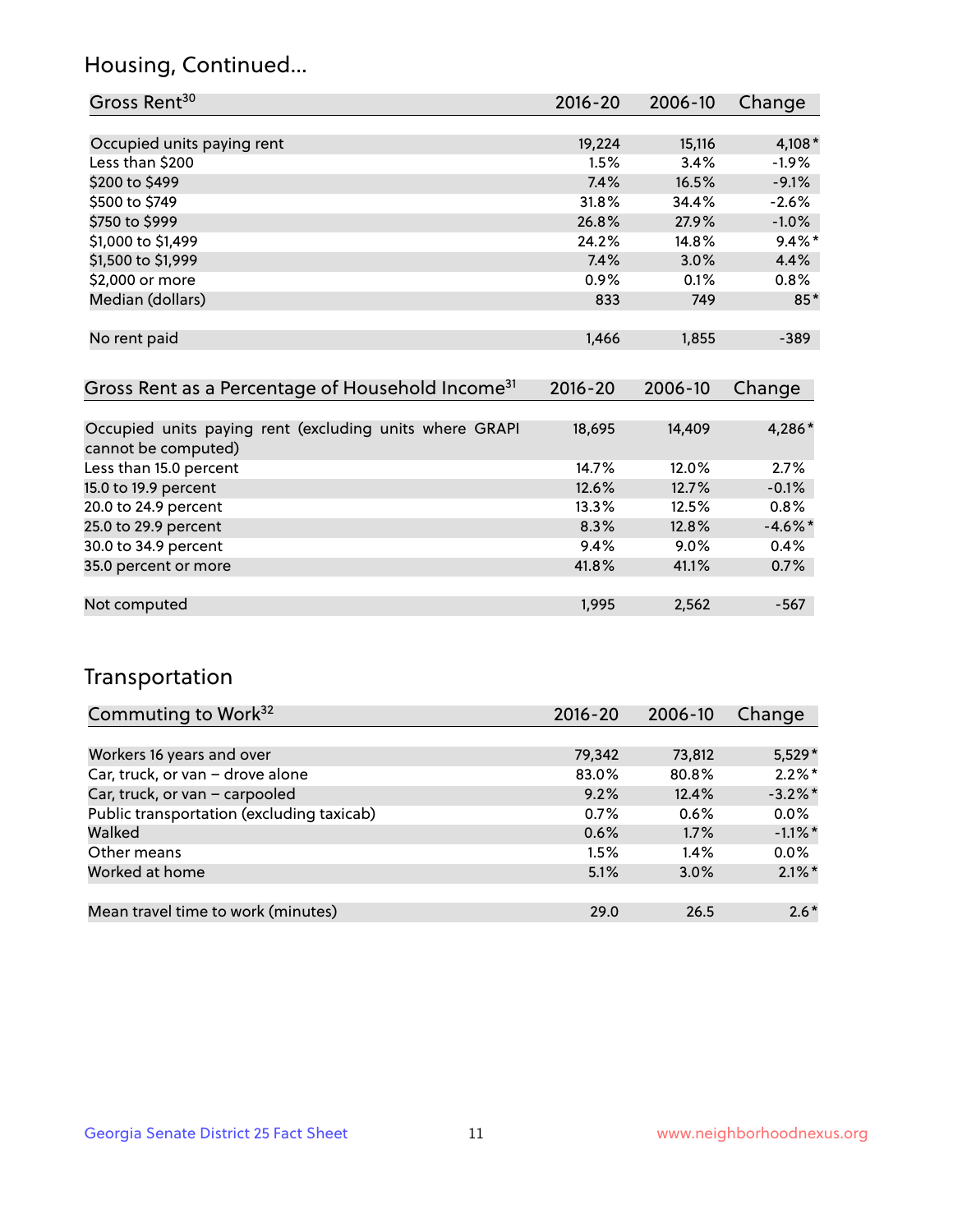## Transportation, Continued...

| Vehicles Available <sup>33</sup> | 2016-20 | 2006-10 | Change     |
|----------------------------------|---------|---------|------------|
|                                  |         |         |            |
| Occupied housing units           | 69,715  | 63,099  | $6,616*$   |
| No vehicles available            | 4.4%    | 6.1%    | $-1.7\%$ * |
| 1 vehicle available              | 27.5%   | 28.8%   | $-1.3%$    |
| 2 vehicles available             | 40.0%   | 38.3%   | 1.8%       |
| 3 or more vehicles available     | 28.1%   | 26.8%   | 1.3%       |

#### Health

| Health Insurance coverage <sup>34</sup>                 | 2016-20 |
|---------------------------------------------------------|---------|
|                                                         |         |
| Civilian Noninstitutionalized Population                | 182,663 |
| With health insurance coverage                          | 88.9%   |
| With private health insurance coverage                  | 67.4%   |
| With public health coverage                             | 34.5%   |
| No health insurance coverage                            | 11.1%   |
| Civilian Noninstitutionalized Population Under 19 years | 44,967  |
| No health insurance coverage                            | 6.0%    |
| Civilian Noninstitutionalized Population 19 to 64 years | 108,719 |
| In labor force:                                         | 79,191  |
| Employed:                                               | 75,439  |
| With health insurance coverage                          | 87.0%   |
| With private health insurance coverage                  | 83.9%   |
| With public coverage                                    | 5.6%    |
| No health insurance coverage                            | 13.0%   |
| Unemployed:                                             | 3,752   |
| With health insurance coverage                          | 56.4%   |
| With private health insurance coverage                  | 43.0%   |
| With public coverage                                    | 19.6%   |
| No health insurance coverage                            | 43.6%   |
| Not in labor force:                                     | 29,528  |
| With health insurance coverage                          | 80.1%   |
| With private health insurance coverage                  | 51.1%   |
| With public coverage                                    | 39.0%   |
| No health insurance coverage                            | 19.9%   |